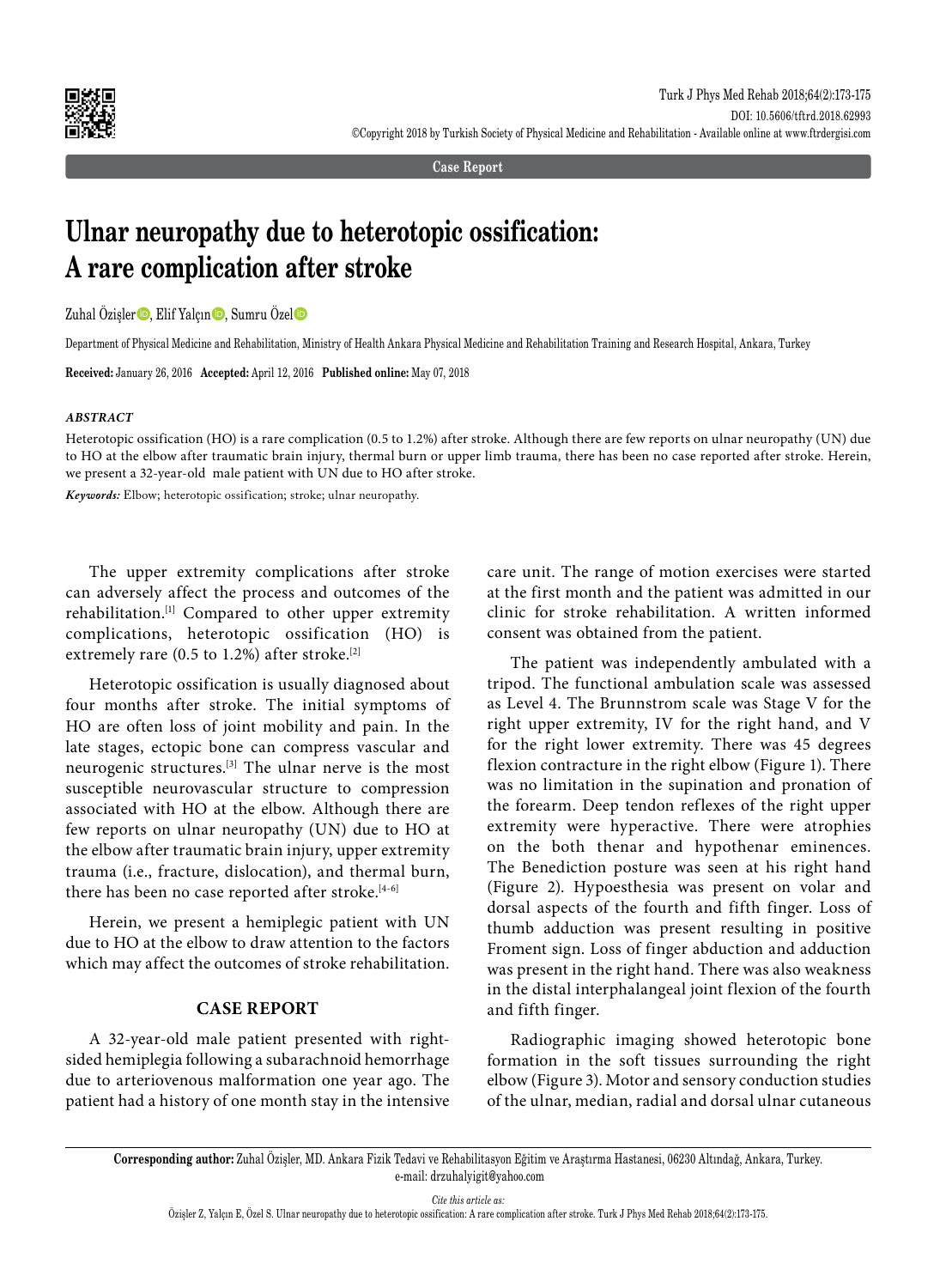

**Figure 1.** The position of the patient's elbow. **Figure 2.** The position of the patient's hand.

(DUC) nerves of right hand and electromyography (EMG) of the abductor digiti minimi (ADM), flexor carpi ulnaris (FCU), flexor digitorum profundus (FDP), abductor pollicis brevis (APB), extensor indicis proprius (EIP), cervical 8 (C8) and thoracal 1  $(T_1)$ paraspinal muscles were performed to exclude lower brachial plexopathy or C8-T1 radiculopathy.

Compound muscle action potentials (CMAPs) were recorded from the ADM by surface electrode in response to the stimulation at the wrist, below elbow, and above elbow. The CMAPs amplitude (0.2 mV- the lower limit of ulnar CMAP is 8.7 mV according to our EMG laboratory) were significantly decreased at all site of stimulations. Sensory nerve action potentials of the right ulnar nerve from the fifth finger and right DUC nerve were unable to be obtained. Electromyography of the right ADM, FCU, FDP showed severe reduction in voluntary recruitment with fibrillation potentials and positive sharp waves. There was no abnormality in



the motor and sensory conduction studies of the right median and radial nerves. Electromyography of APB, EIP, and C8-T1 paraspinal muscles were normal. These results were compatible with ulnar nerve entrapment around the right elbow with axonal loss, as right DUC nerve conductions were unable to be obtained and spontaneous activities were seen at EMG of the right FCU and FDP which muscular branches are exited at the elbow level.

Ultrasonographic evaluation of the ulnar nerve throughout the right upper extremity (starting from the axilla until the wrist) was done using a linear array probe (7-12 MHz Logiq P5a). All the measurements were performed in axial views. The right ulnar nerve was observed expanded at the level of the right retro epicondylar groove (14.2 mm²) (Figure 4). The ultrasonographic evaluation also revealed accompanying heterotopic bony spurs located very proximity to the right ulnar nerve.



**Figure 3.** The X-ray image of the patient's right elbow.

The patient underwent range of motion exercises, gentle stretching, and occupational therapy in our



**Figure 4.** Ultrasonographic imaging (axial view) of right cubital tunnel demonstrating enlargement of the ulnar nerve (arrows) with irregular bony spurs (arrow head).